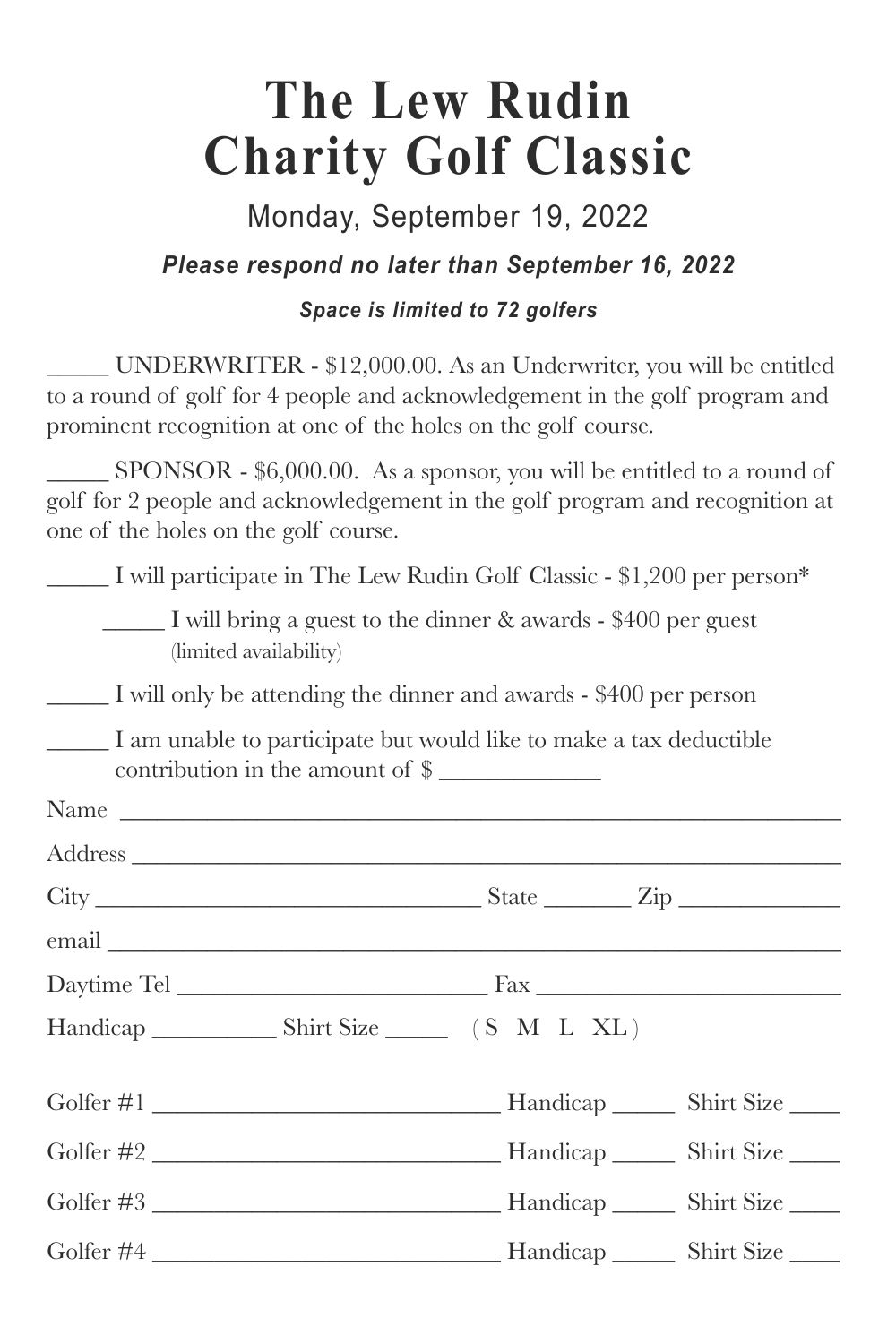#### **PAYMENT OPTIONS:**

#### VISA / MASTERCARD / DISCOVER

| Card $#$               |              | Exp.        |
|------------------------|--------------|-------------|
| Name on Card           |              |             |
| <b>Billing Address</b> |              |             |
| City                   | <b>State</b> | $\angle$ id |

Please make checks payable to: The First Tee of Metropolitan New York (Federal Tax ID: 311724122)

Mail checks to: Jessie Kisling Rudin Management Company 345 Park Avenue, New York, NY 10154

For more information call Jessie Kisling at  $(212)$  407-2436 or jkisling@rudin.com

*\*The value received by each participant will be \$650. The difference between value received and your donation is fully tax deductible.*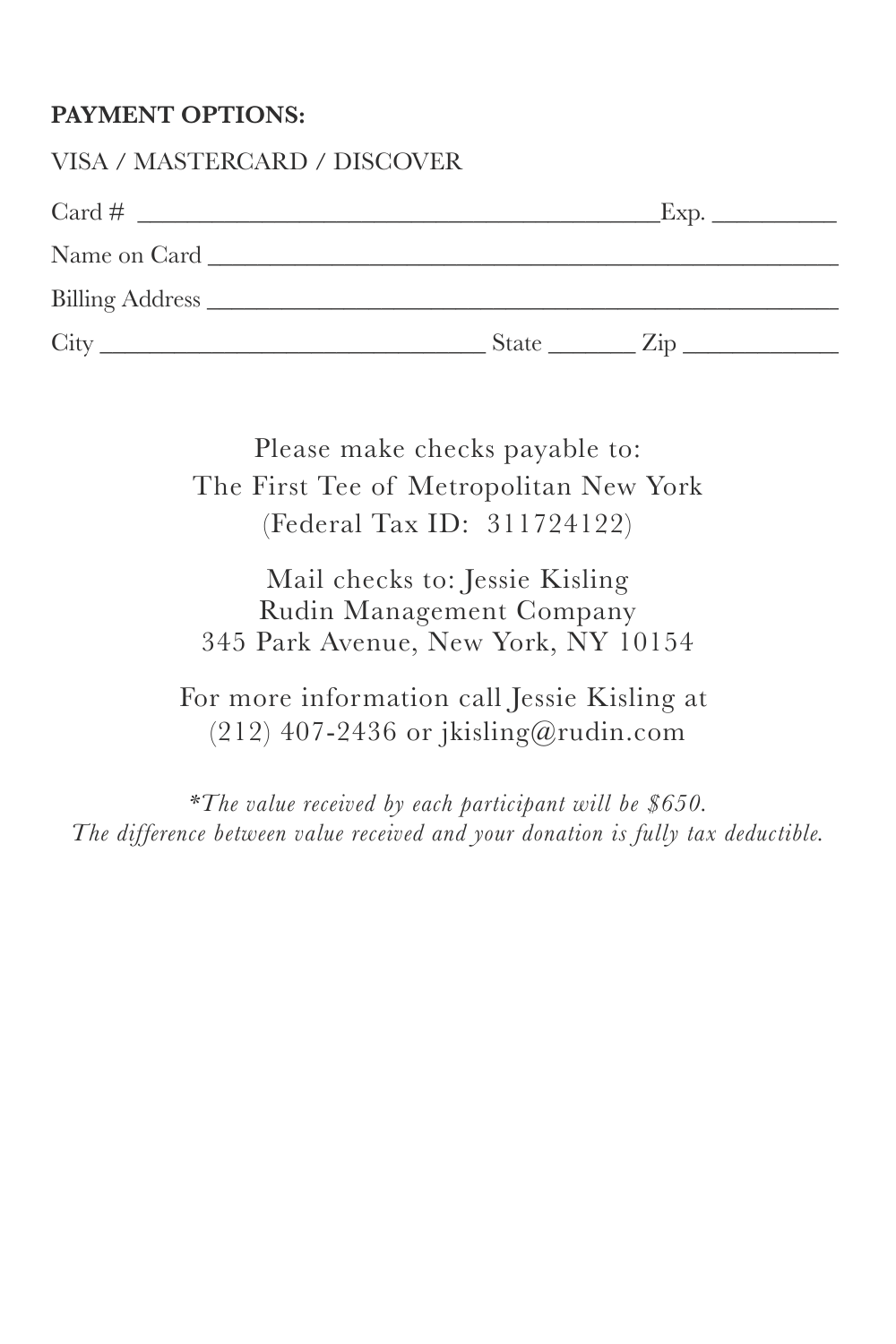## **The Lew Rudin Charity Golf Classic**

Monday, September 19, 2022

*Driving Directions*

Deepdale Golf Club North Service Road L.I.E. Manhasset, NY 11030 516-627-7880

From Eastern Long Island:

A: Long Island Expwy (495) to Exit 34 to traffic light. Entrance of Club approx. 200 yards pass the light.

B: Northern State Parkway to exit 26 north. Continue north over the L.I.E. to light. Make Left onto service road. Club on right approx. 200 yards west.

From New York City:

Queens Midtown Tunnel to Long Island Expwy (East) to exit 34 (New Hyde Park Road). Continue on service road to light at New Hyde Park Road. Make a left over expwy to next light then left again onto westbound service road. Club on right approx. 200 yards.

From Connecticut and Westchester:

Throgs Neck or Whitestone Bridge to Cross Island Parkway. Cross Island to Long Island Expwy (495) eastbound to exit 34. Proceed as in travel from N.Y.C.